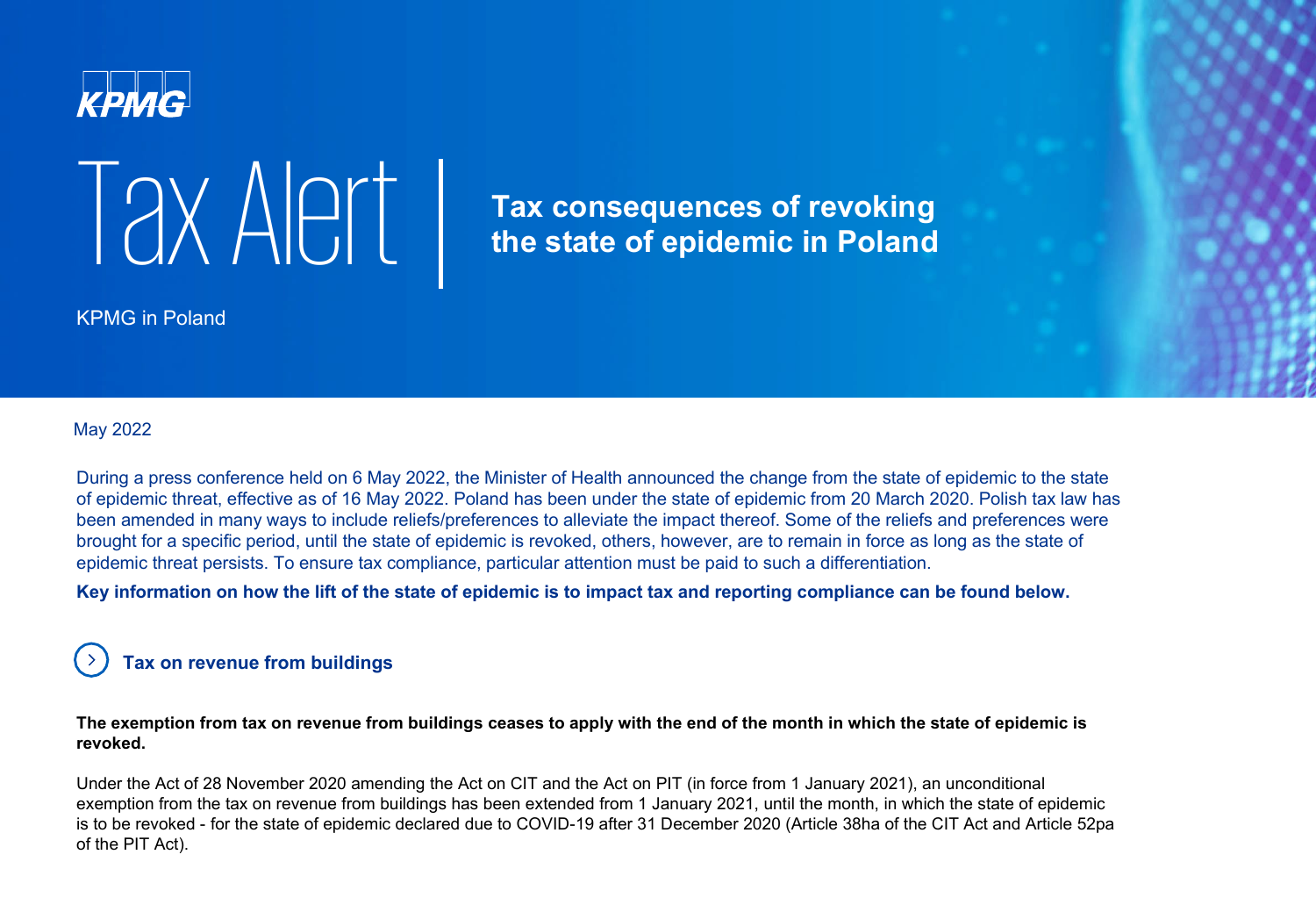**Because of the lift of the state of epidemic expected on 16 May 2022, the exemption from tax on revenue from buildings is to remain available until the end of May. On 1 June 2022, the obligation to settle the tax on revenue from buildings will be restored.**

# **IP BOX**

Another change brought by the lift of the state of epidemic is the expiry of the right to apply a 5 percent PIT/CIT rate to income from eligible IP rights used to counteract the COVID-19 epidemic effects (at the stage of calculating advances). The right covers income earned, inter alia, in tax years commencing after 31 December 2019, however, not later than in the month in which the state of epidemic declared due to COVID-19 is revoked (Article 52u of the PIT Act and Article 38m of the CIT Act). **The lift of the state of epidemic means that May will be the last month in which the reduced CIT rate can be applied, while PIT payers will still be able to use the material preferences until the end of 2022.**

## **R&D relief**

Switching to the state of epidemic threat also means the expiry of the right to include eligible R&D costs incurred to develop products for counteracting the COVID-19 epidemic in PIT/CIT advances, for expenditure incurred from 2020 until the end of the tax year in which the state of epidemic declared due to COVID-19 is revoked (Article 52t of the PIT Act and 30I of the CIT Act). CIT payers may also deduct the expenses referred to above from the income being the basis for calculating the advance payment referred to in Article 25(1) or (1b) of the CIT Act, during the tax year that began after 31 December 2019, but not later than in the month in which the state of epidemic declared due to COVID-19 is revoked; thus, the last deduction - in respect of advance payments - will be possible in **May 2022**.

## **Caps on PIT exemptions**

Increased caps on selected PIT exemptions on benefits paid to employees (Articles 52l and 52t of the PIT Act) will continue to apply **until the end of a tax year in which the state of epidemic declared due to COVID-19 is revoked** (Articles 52l and 52t of the PIT Act). This includes:

- special assistance benefits other than those listed in Article 21(1)(26) of the PIT Act, paid from the funds of an enterprise and interenterprise branch of a trade union to its members - up to PLN 3,000;
- hardship benefits granted due to unforeseen circumstances, natural disasters, prolonged illness, or death, financed from current assets - up to PLN 10,000;
- value of in-kind benefits received by an employee in connection with the financing of social activities referred to in the provisions on the Company's Social Benefits Fund and cash benefits received in this respect, financed entirely from the funds of the Company's Social Benefits Fund or trade union funds - up to PLN 2,000;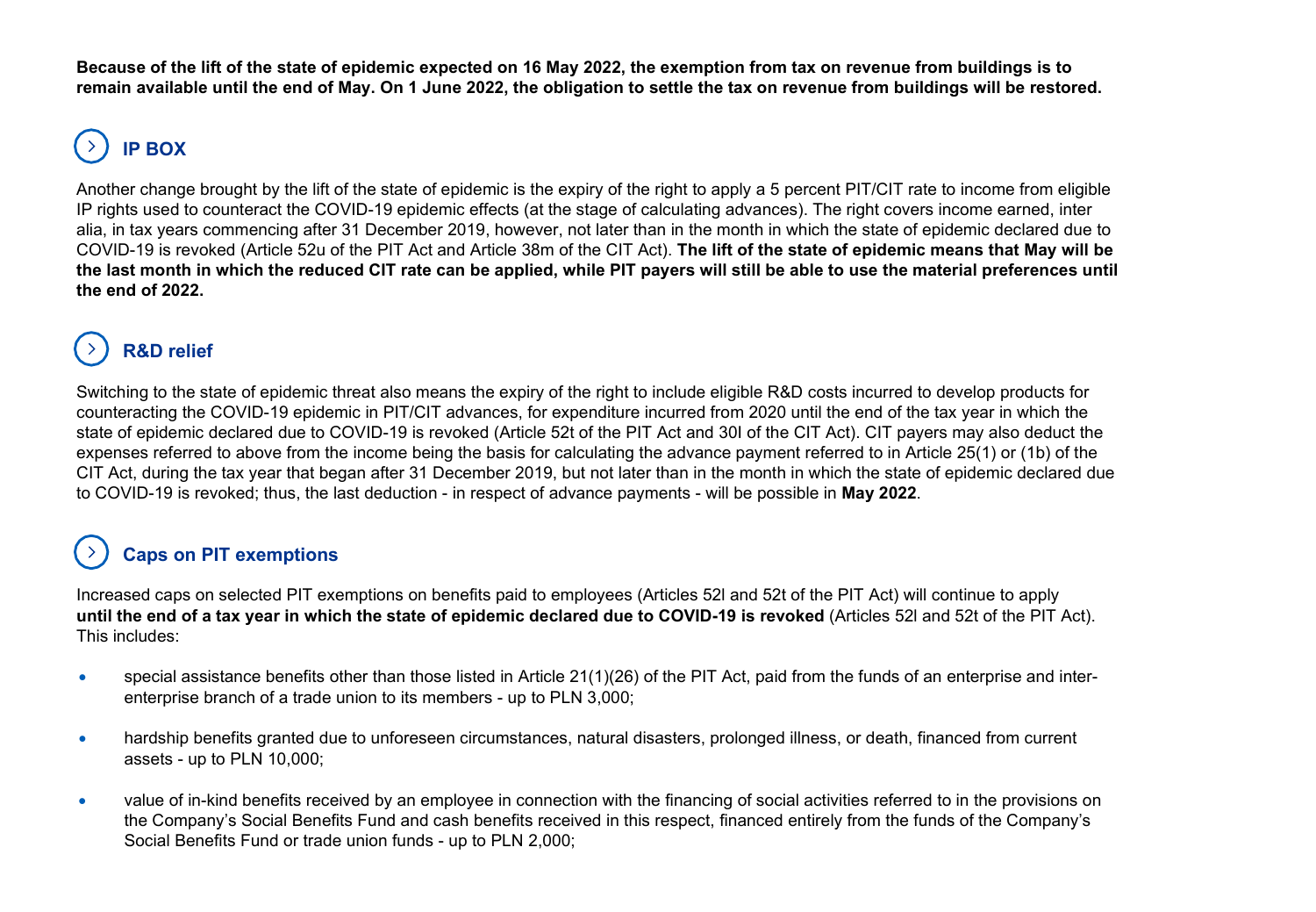- subsidization of leisure activities organized by entities conducting business activity in this regard, including holiday, summer camps and winter camps, as well as activities combining leisure with learning, treatment in health resorts, rehabilitation and training facilities or treatment and care facilities, and travel related to such leisure and treatment stay - for children and adolescents under 18, financed from sources other than the Company's Social Benefits Fund - up to PLN 3,000;
- downtime benefits granted due to the COVID-19 epidemic are tax-exempt.

Due to revoking the state of epidemic in May 2022, using the increased caps on PIT exemptions will be possible only **until the end of 2022**.

## **MDR deadlines**

For domestic arrangements, the MDR deadlines shall not run, and if that period has already started, it shall be suspended, from 31 March 2020 until the 30th day following the lift of the state of epidemic or the state of epidemic threat introduced in connection with the COVID-19 epidemic (Article 37y of the Act of 2 March 2020 on special measures related to preventing, counteracting and combating COVID-19, other infectious diseases and emergencies caused by them). **Given that the state of epidemic threat will continue to apply (despite the lift of the state of epidemic), the MDR deadlines will remain suspended.** 

## **Certificate of tax residency**

**During the state of epidemic or epidemic threat and two months after it is recalled**, remitters can continue to use certificates of residence issued for 2019, provided that they obtain a taxpayer's statement that the data contained therein has not changed. Moreover, when making payments, a remitter may rely on an indefinite validity certificate, provided that the period of 12 consecutive months from the date of its issue expires during the period of the state of epidemic or epidemic threat. Under the special provisions, it is also possible to use a copy of a residency certificate, provided that there are no doubts as to its validity (Article 31ya(19) of the Act of 2 March 2020 on special measures related to preventing, counteracting, and combating COVID-19, other infectious diseases and emergencies caused by them). **Given that the state of epidemic threat will continue to apply (despite the lift of the state of epidemic), special tax residency provisions will remain in force.** 

## **Bad debt relief**

Not later than until the end of the tax year in which the state of epidemic declared due to COVID-19 is revoked, under certain circumstances (such as suffering negative economic consequences of the COVID-19 pandemic/drop in revenue), it is possible to exclude the obligation to increase the taxable base in advance payments by the value of unpaid liabilities included in tax-deductible costs (bad debt relief) (Articles 52q and 52w of the PIT Act and Articles 38i and 38o of the CIT Act). Due to revoking the state of epidemic in May 2022, the exclusion will be available only **until the end of 2022**.